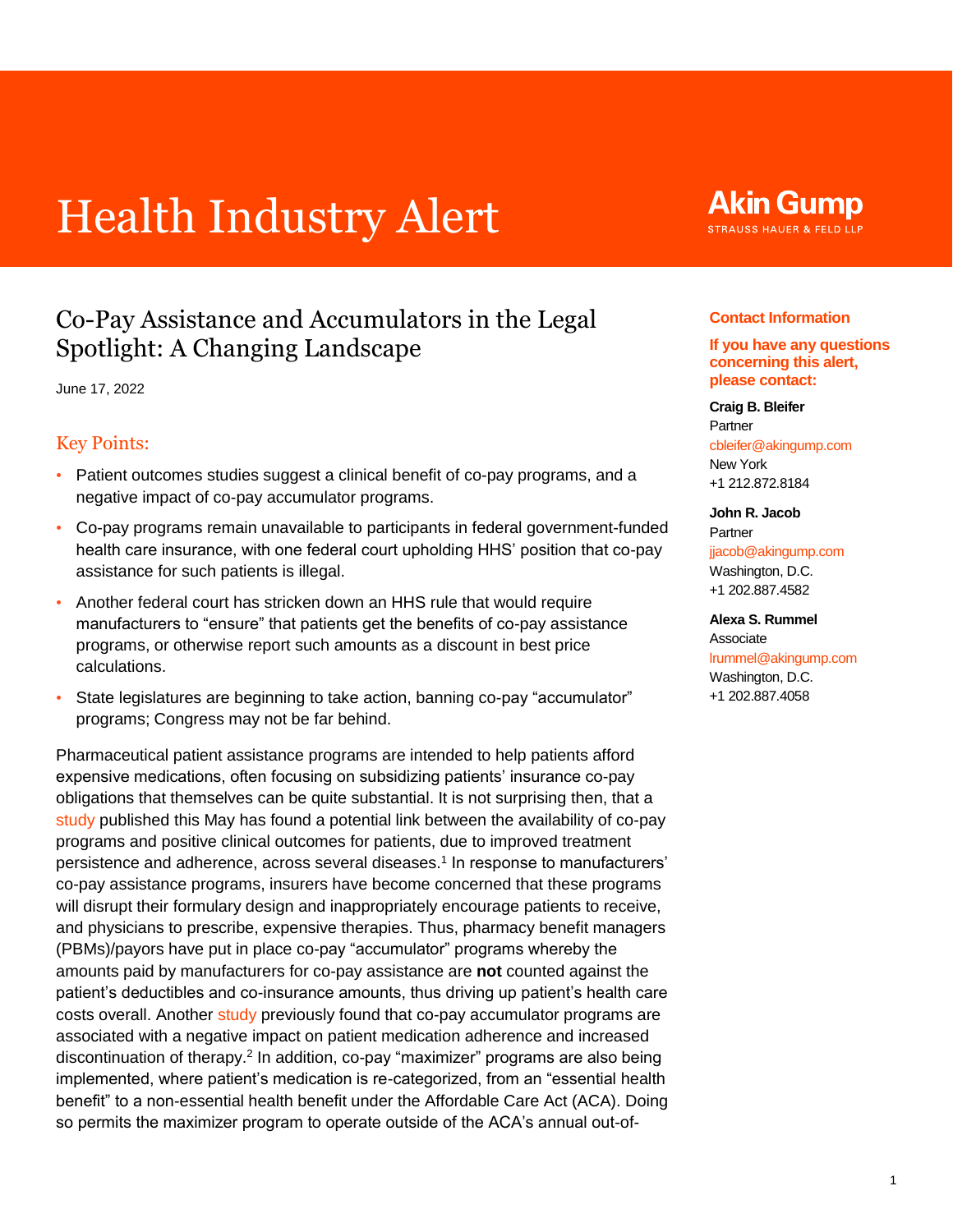pocket maximum, with the patient's co-pay increased often up to the maximum amount that the pharmaceutical manufacturer is willing to reimburse patients for co-pay expenses. The elevated co-pay amount is paid for by the pharmaceutical co-pay assistance program, with the effect that the payor's costs are reduced. Groups such as the American Society of Clinical Oncology have [formally opposed](https://www.asco.org/sites/new-www.asco.org/files/content-files/advocacy-and-policy/documents/2021-CopayAccumulatorsStatement.pdf) both accumulator and maximizer programs due to their negative financial impact on patients.<sup>[3](#page-3-2)</sup>

<span id="page-1-0"></span>To be sure, there are competing interests of pharmaceutical manufacturers, PBMs and the federal government as a payor. That said, as detailed below, several recent legal and legislative developments, may now be converging to change significantly the future co-pay landscape.

## Development One: HHS' Prohibition of Manufacturer Co-Pay Assistance for Government-Insured Patients Was Upheld in the Southern District

Pfizer had unsuccessfully sought an advisory opinion from the Office of Inspector General (OIG) to clear proposed co-pay assistance programs relating to a very rare and debilitating heart disease that carries a life expectancy of 2 to 3.5 years after diagnosis, with the disease affecting mostly elderly and African American males. Pfizer has introduced two drugs, Vyndaqel and Vyndamax, which are the only Food and Drug Administration (FDA)-approved medications for the condition; the only other treatment option is a very expensive and risky heart and liver transplant procedure. The Pfizer medications cost \$225,000 per year and Pfizer contends that many middleincome patients cannot pay the approximately \$13,000 in cost sharing that would be required by the Medicare Part D program. Pfizer's proposed programs include a "Direct Copay Assistance Program" with financial assistance going directly to the patient from Pfizer for eligible Part D patients who were already prescribed the drug. Pfizer also proposed an independent charity program, funded by Pfizer, that would develop its own guidelines to help Part D patients pay for these drugs.[4](#page-3-3)

<span id="page-1-2"></span><span id="page-1-1"></span>Pfizer sued the United States Department of Health & Human Services (HHS) in federal court, and late last year, the U.S. District Court for the Southern District of New York granted a motion to dismiss Pfizer's complaint, and denied Pfizer's motion for summary judgment in its bid to seek a declaration that its programs would not violate the Anti-Kickback Statute (AKS) and the Beneficiary Inducement Statute (BIS).[5](#page-3-4) The court dismissed Pfizer's causes of action on the charity program on the grounds that it did "not satisfy the standard for prudential ripeness" because HHS never made a decision that the charity program violated the AKS and BIS in its prior advisory opinions. As for the Direct Copay Assistance Program, the court ruled more substantively against Pfizer, stating that "**the AKS means what it says**. It prohibits knowingly and willfully providing remuneration which is intended to induce a purchase of medical treatments or services. While the statute is broad, that alone does not mandate that the Court must endorse a narrower reading." [emphasis added] Noting the expected impact on patients of not granting Pfizer's requested relief, the court stated, "While there may be an administrative or legislative remedy to the problems Pfizer seeks to correct here, the remedy does not lie with the Court."

Pfizer appealed the decision to the United States Court of Appeals for the 2nd Circuit. The appeal was filed only as to the District Court's decision on Pfizer's claim on the Direct CoPay Assistance Program, arguing that the District Court misconstrued the AKS. Pfizer argues that the "remuneration" criminalized by the AKS requires "an element of corruption." Similarly, Pfizer argues that a finding of "inducement" under the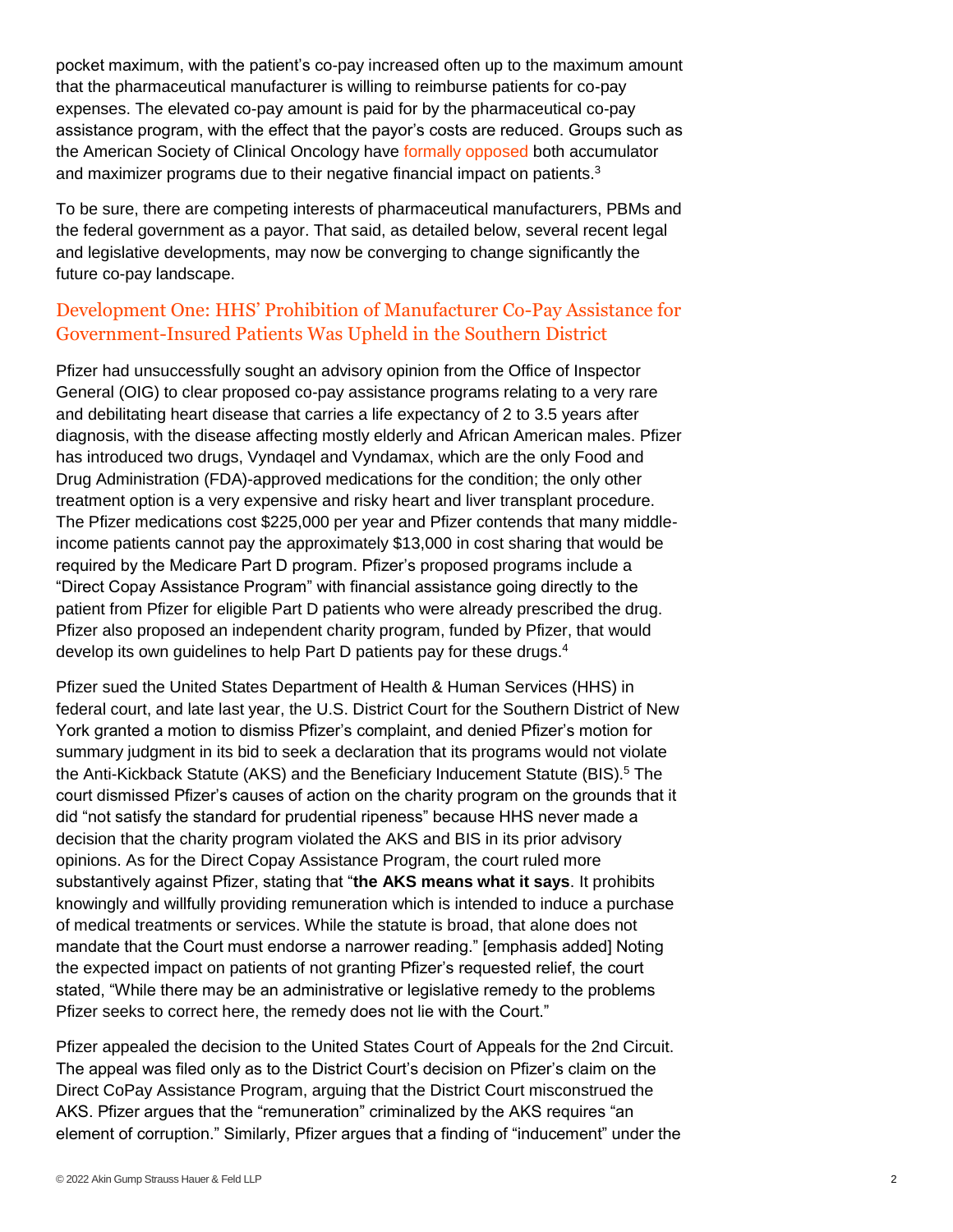statute cannot occur because something "merely influences a patient's ability to access necessary and appropriate medical care," without a quid pro quo, corrupt intent or improperly influencing or skewing independent decision-making by physicians or patients[.](#page-3-5) <sup>6</sup> The hearing before the court was just held on May 25, 2022.

# <span id="page-2-0"></span>Development 2: HHS' Final Co-Pay Accumulator Rule Was Stricken Down by the D.C. District Court

<span id="page-2-1"></span>Pharmaceutical Research and Manufacturers of America (PhRMA) just won this important suit addressing co-pay accumulator programs, convincing a federal court to strike down an HHS regulation that burdened manufacturers and threatened the very existence of co-pay programs. In *PhRMA v. Becerra, et al.*, PhRMA brought suit against HHS under the Administrative Procedure Act (APA) to invalidate HHS' Final "Accumulator Rule."[7](#page-4-0) A specific provision of the Medicaid Best Price regulations provides that manufacturer co-pay program payments to patients do not count towards best price, as long as "the pharmacy, agent, or other entity does not receive any price concession." However, at the end of 2020, the Centers for Medicare & Medicaid Services (CMS) issued the [Final Accumulator Rule](https://www.govinfo.gov/content/pkg/FR-2020-12-31/pdf/2020-28567.pdf) that would require that manufacturers "ensure" that the full value of the program is passed on to the consumer (or otherwise be required to include such amounts in best price calculations as product discounts).[8](#page-4-1) The trouble is that PBMs/payors have employed co-pay maximizer programs that arguably cause, in effect, the payments from the manufacturers to be diverted to themselves. This is the case because the amounts paid by manufacturers for co-pay assistance are not counted against patients' deductibles and co-insurance, effectively resulting in both higher costs to patients of other health care services under their plans, and similarly reducing PBM/payors' costs by keeping deductibles and copays elevated (as well as discouraging the use of the applicable medication itself).

<span id="page-2-2"></span>The U.S. District Court for the District of Columbia decided that patients who receive manufacturer co-pay assistance do not, under the best price statute, qualify as 'best price eligible entities', and therefore HHS "lacks the statutory authority to adopt the accumulator adjustment rule." The court rejected HHS' argument that assistance to the patient acts as a price concession from the manufacturer to the commercial health plan. Therefore, the court held that the final Accumulator Rule violates the APA.

# Development 3: States and Patient Groups Are Taking Action To Prohibit Co-Pay Accumulators. Is Congress far behind?

<span id="page-2-3"></span>Several states are enacting legislation to prohibit co-pay accumulator programs by PBMs and payors. States with laws already on the books include Arizona, Arkansas, Connecticut, Georgia, Illinois, Kentucky, Louisiana, Maine, Nebraska, North Carolina, Oklahoma, Tennessee, Virginia, Washington and West Virginia, as well as Puerto Rico.<sup>[9](#page-4-2)</sup> According to one recent [report,](https://avalere.com/insights/state-copay-accumulator-bans-impact-11-of-us-commercial-lives) this already represents about 11 percent of U.S. commercial patients.[10](#page-4-3) Ohio's House [passed](https://search-prod.lis.state.oh.us/solarapi/v1/general_assembly_134/bills/hb135/PH/03/hb135_03_PH?format=pdf) a bipartisan bill, HB 135, which is now moving forward in the Senate for action.<sup>[11](#page-4-4)</sup> New Jersey has not passed a bill, but is undertaking a [study](https://pub.njleg.gov/bills/2022/A2000/1747_R1.PDF) of the issue.<sup>[12](#page-4-5)</sup>

<span id="page-2-6"></span><span id="page-2-5"></span><span id="page-2-4"></span>Patients are weighing in as well. Groups such as the [Primary Immune Deficiency](https://primaryimmune.org/news/support-help-copays-act-and-fight-unfair-copay-accumulators)  [Foundation](https://primaryimmune.org/news/support-help-copays-act-and-fight-unfair-copay-accumulators) and the [National Hemophilia Foundation](https://www.hemophilia.org/news/co-pay-accumulator-policies-hurt-patients-theres-a-simple-solution) are advocating for legislation to end co-pay accumulators.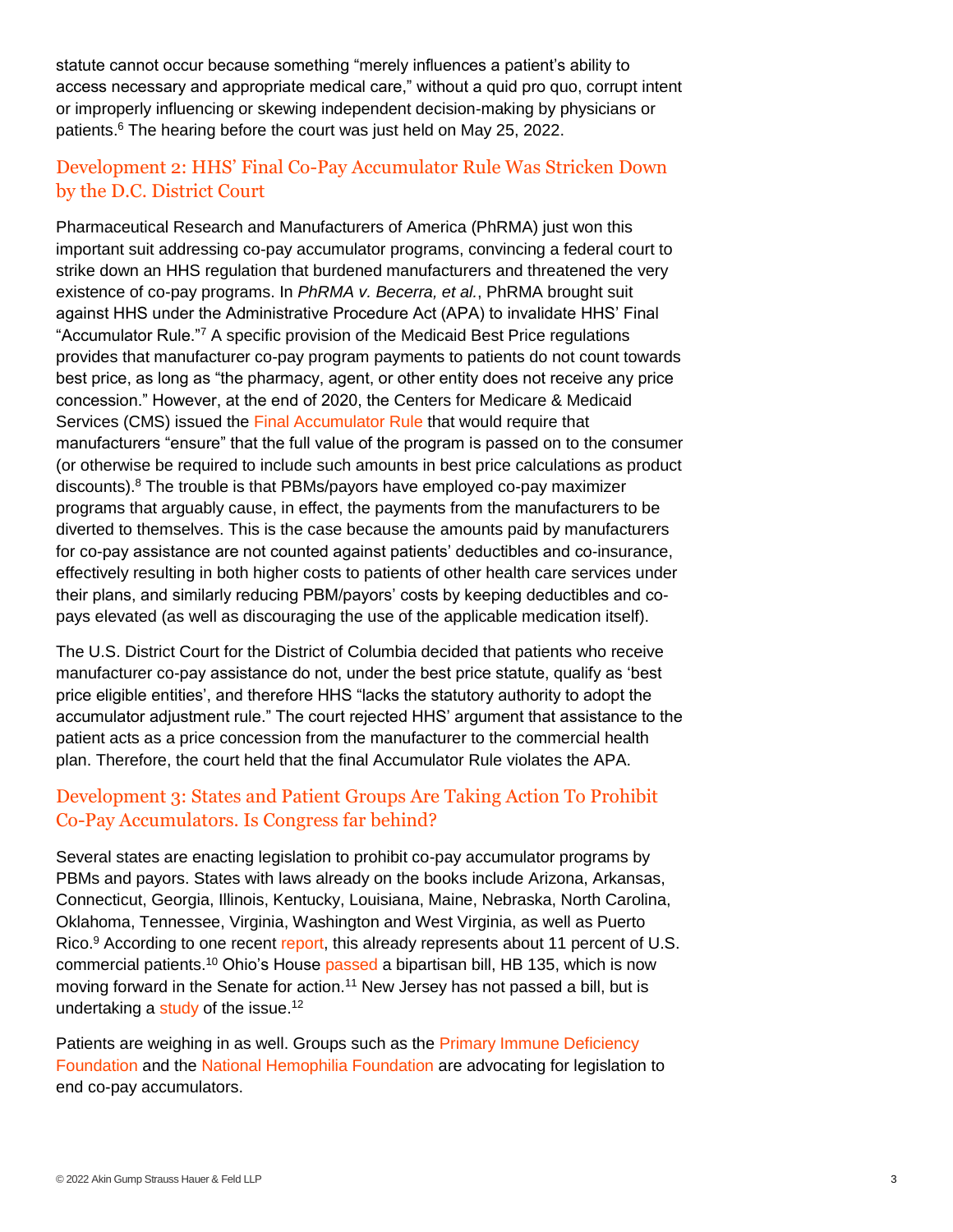<span id="page-3-6"></span>At least one bill has been introduced in the United States Congress, HR 5801, the Help Ensure Lower Patient Copays Act (HELP Copays Act),<sup>[13](#page-4-6)</sup> which would amend the ACA and the Public Health Service Act (PHSA) with anti-accumulator provisions. The ACA would be amended specifically to include amounts "paid by, or on behalf of" patients in their deductibles, coinsurance, co-payments or similar charges. The PHSA would be amended specifically to state that "essential health benefits" are deemed to include "any item or service covered under the plan," thus effectively eliminating the opportunity for co-pay maximizer programs to avoid statutory co-pay maximums by recategorizing benefits as "non-essential." The HELP Copays Act was introduced in November, 2021 and was referred to the Energy & Commerce Committee, Subcommittee on Health, where it awaits further consideration.

#### The Takeaway

HHS' Final Rule that would have potentially caused co-pay mitigation payments to count as discounts toward best price (and thus likely force manufacturers to limit or eliminate such programs because of the economic impact) has been invalidated. Meanwhile, HHS' refusal to allow co-pay programs for federal health care beneficiaries has been upheld, pending appeal. Congress has not yet acted to either codify or overturn HHS' position on either issue. PBMs are seeking to enforce the economics of their formulary design through co-pay "accumulator" and "maximizer" programs, in the face of significant co-pay mitigation programs offered by pharmaceutical manufacturers, but legislatures are pushing back to eliminate the accumulator mechanism, and patient and physician opposition to eliminate co-pay "maximizers" has also commenced.

The current state of affairs is that only commercially insured patients in states with anti-accumulator laws are getting the benefit of co-pay mitigation programs sponsored by industry; government pay patients and those residing in states that have been silent on the issue are not. The tension in the disparate treatment of these populations, which is not based on any singular policy concept, is being battled now in the courts and in the legislatures. The outcome of all of these interconnected dynamics may ultimately significantly alter which parties bear the financial burden of co-payments (and co-insurance, as well as deductibles) going forward.

<span id="page-3-0"></span>[1](#page-0-0) Parekh, Krupa, et. al., *Impact of Co-pay Assistance on Patient, Clinical and Economic Outcomes*, 28 AM. J. OF MANAGED CARE e189 (May 2022).

<span id="page-3-1"></span>[2](#page-0-1) Bruce W. Sherman, et. al., *Impact of a Co-pay Accumulator Adjustment Program on Specialty Drug Adherence*, 25 AM. J. OF MANAGED CARE 335 (July 17, 2019).

<span id="page-3-2"></span>[3](#page-1-0) Am. Soc'y of Clinical Oncology, AMERICAN SOCIETY OF CLINICAL ONCOLOGY POSITION STATEMENT: COPAY ACCUMULATORS AND COPAY MAXIMIZERS (Jan. 21, 2021).

<span id="page-3-3"></span>[4](#page-1-1) Of note, just a few years before filing this suit, in 2018 Pfizer had settled allegations by the Department of Justice that it violated the False Claims Act by funding co-pay mitigation payments through a "purportedly independent" charitable foundation, with a payment of nearly \$24 million. See Press Release, U.S. Atty's Off. Dist. of Mass., Pfizer Agrees to Pay \$23.85 Million to Resolve Allegations that it Paid Kickbacks Through a Co-Pay Assistance Foundation (May 24, 2018), available at [https://www.justice.gov/usao-ma/pr/pfizer-agrees-pay-](https://www.justice.gov/usao-ma/pr/pfizer-agrees-pay-2385-million-resolve-allegations-it-paid-kickbacks-through-co-pay)[2385-million-resolve-allegations-it-paid-kickbacks-through-co-pay.](https://www.justice.gov/usao-ma/pr/pfizer-agrees-pay-2385-million-resolve-allegations-it-paid-kickbacks-through-co-pay)

<span id="page-3-4"></span>[5](#page-1-2) *Pfizer, Inc. v. U.S. Dept. of Health and Human Services, et.al.*, 1:20-cv-4920 (S.D.N.Y. Sept. 30, 2021). Pfizer also asserted Fifth Amendment Due Process claims on behalf of patients who need their drug. The court held that Pfizer had no standing to assert its Fifth Amendment Due Process claims, which broadly alleged that the OIG position "effectively bars middle-income Medicare recipients from accessing their federal health care insurance benefits based solely on their economic status."

<span id="page-3-5"></span>[6](#page-2-0) *Brief for Pfizer, Pfizer v. U.S. Dept. of Health & Human Services*, Case 21-2764 (Dec. 17, 2021).